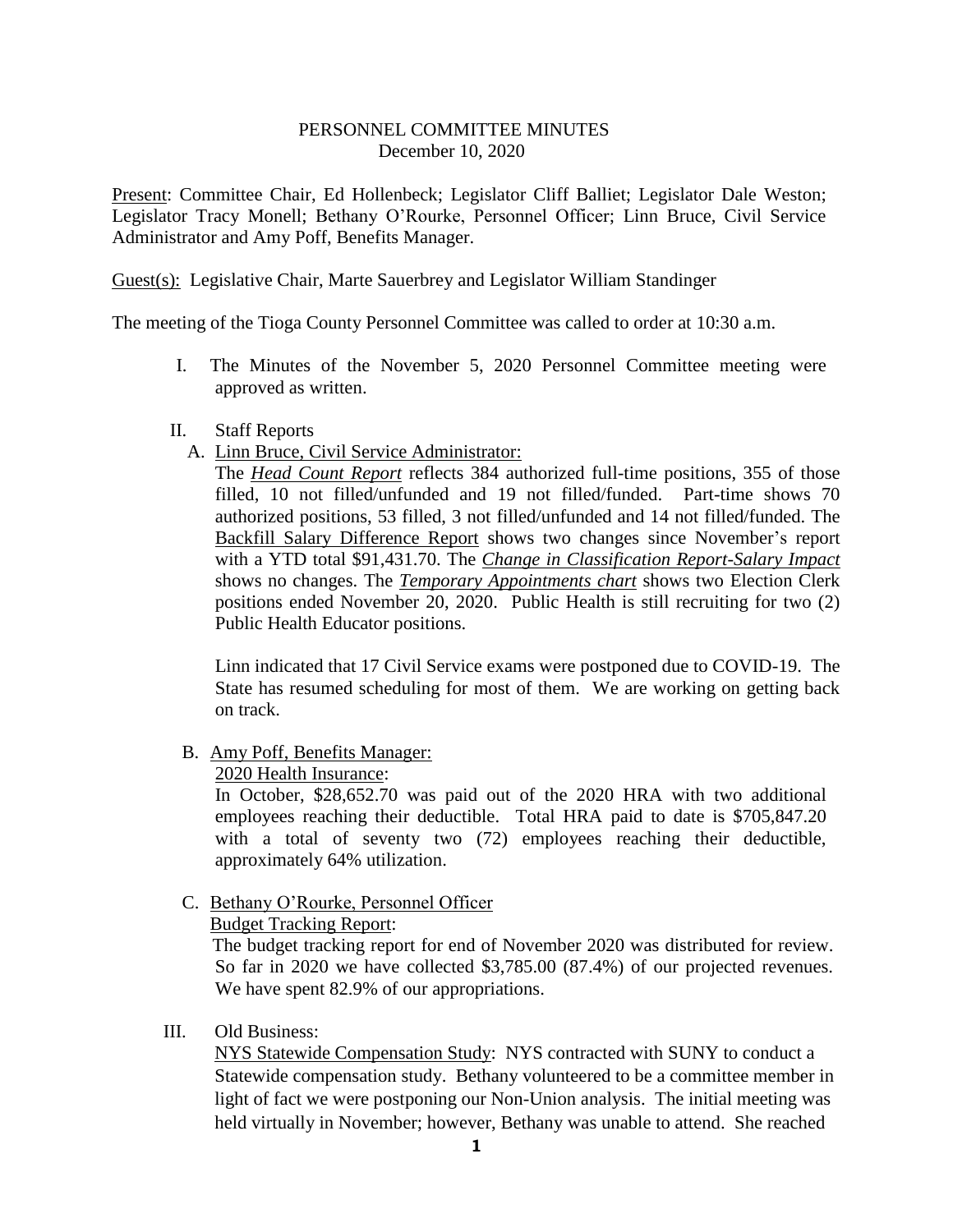out to two associates that did attend and they voiced concern regarding the direction the study was going. In light of this, the NYS Association of Personnel & Civil Service Officers has decided not to participate in this study.

IV. New Business:

CSEA Ratification Vote: There have been talks with CSEA and the Deputies regarding rolling contract into 2021. CSEA has put out to membership and they are doing a paper ballot vote that is due tomorrow. Bethany should know the outcome by next week. If it passes we will need to do a resolution. There has been no word from the Deputies.

- V. Resolutions:
	- Appointment of Part-time Information Security Officer: The Information Security Officer is responsible for implementing and monitoring a consistent data security program. This resolution appoints Susan Haskett to the part-time Information Security Officer position for 2021 at an annual rate of \$2,511.
	- Request for an Unaccredited Internship in the District Attorney's Office: Farrah Fiacco is enrolled in Elmira college and majoring in Legal Studies, Criminal Justice and Psychology and is required to complete 120 hours of internship on or before May 2021 through Career Services. This resolution authorizes the District Attorney's Office to have an unpaid intern in the District Attorney's Office. Ms. Fiacco will attend court sessions under the supervision of ADA Lillian Reardon and provide office support for the DA's Office under the supervision of Confidential Secretary to the DA, Carola Kovalovsky, until her obligations have been met.
	- Authorize Contract Renewal CSEA Employee Benefit Fund: Resolution #276-11 authorized a contract with CSEA Benefit Fund to administer Solstice Vision and Dental plans for CSEA and Non-Union employees. This resolution authorizes the Chair of the Legislature to sign a contract with CSEA Employee Benefit Fund to facilitate the Solstice Dental and Solstice Vision plans for January 1, 2021 – December 31, 2021.
	- Amend Resolution 176-94 as Amended by Resolution 281-17; Medicare Reimbursement: Resolution 281-17 amended Resolution 176-94 to set the Medicare Part B reimbursement rate for eligible retirees at \$115 per month for the period of February 1, 2018 through January 31, 2021 to be reviewed every three years. 2020 has been an unprecedented year due to COVID-19. Medicare Part B reimbursement rate for eligible retirees will remain at \$115 per month through January 31, 2022 and the Legislature will review again in 2021.
	- Health Insurance Coverage for Dual County Retiree Spouses: There are occasions when both spouses are employed by and retire from the County AND dependent children are included in the health insurance coverage. In those situations, it does not make economic sense for either the employees/retirees or County to require two separate health insurance policies when each employee retires. The County recognizes this unique situation and is willing to make exception to the terms of the Policy as doing so is in the best interest of both the employees/retirees as well as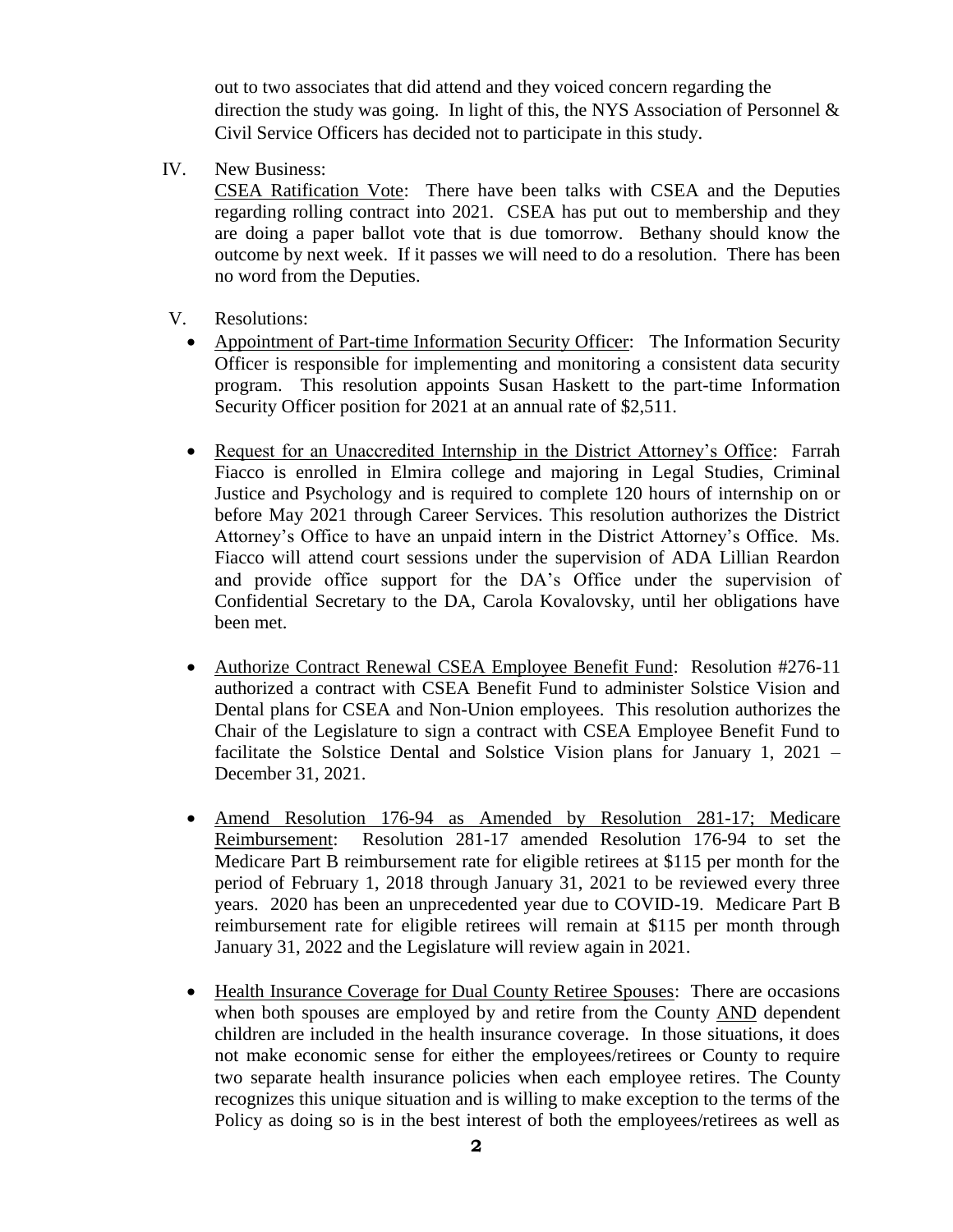the County. Therefore, this resolution amends the policy to read:

*1. When an employee is eligible for retiree health insurance coverage upon retirement (hereinafter the "Retired Employee") but instead of carrying own health insurance policy into retirement, chooses to continue coverage upon retirement under their County-retired spouse's Family health insurance plan (hereinafter the "Subscriber Spouse") the Retired Employee shall be allowed to re-enroll in County coverage at a later date when EITHER:*

> *A) The dependent child(ren) are removed from the policy or are no longer eligible for coverage as dependents, OR B) The Subscriber Spouse pre-deceases the Retired Employee, OR C) Subscriber Spouse removes Retired Employee from the policy, Retired Employee may then enroll in County coverage.*

- *2. The Retired Employee's contribution toward retiree coverage shall be in accordance with the County Policy and based on what the Retired Employee qualified for at time of retirement.*
- *3. When the Retired Employee experiences a status change as detailed in #1 A-C above, that is the only opportunity for Retired Employee to elect the retiree coverage that s/he qualified for upon retirement. If Retired Employee fails to elect coverage at time of the family status change, s/he waives the right to retiree coverage as a subscriber.*
- Authorize Appointment of Deputy Clerk to the Legislature: The full-time position of Deputy Clerk to the Legislature has been vacant since March 16, 2020. This resolution appoints Amy Eiklor as Deputy Clerk to the Legislature at an annual, non-union salary of \$38,500 effective January 4, 2021.
- Extend Duration of Temporary Accounting Associate I Position (Sheriff's Office): This resolution extends the temporary AAI position on a part-time basis (up to 17 hours per week) through December 31, 2021.
- Amend Employee Handbook Section II-Ethics Rules, Schedule A: This resolution amends the Employee Handbook to identify the Director of Social Services as an additional position required to provide an annual financial disclosure.
- 2021 Staff Changes (Public Health): This resolution funds for a 2021 Director of Dental Health Services (Non-Union) position with a budget impact of \$53,738, Dental Health Coordinator (CSEA salary \$42,750) becomes Vacant/Unfunded and the current title of Early Intervention Service Coordinator (CSEA Grade X) is reclassified to Senior Early Intervention Service Coordinator (CSEA Grade XI) with a budget impact of  $+\$1,822$ . Nicole Whitmore will be promoted to the Director of Dental Health Services effective January 2, 2021.
- Authorize Retainer Agreement for Personnel Services: This resolution authorizes the Chair of the Legislature to execute a retainer agreement with Roemer, Wallens,